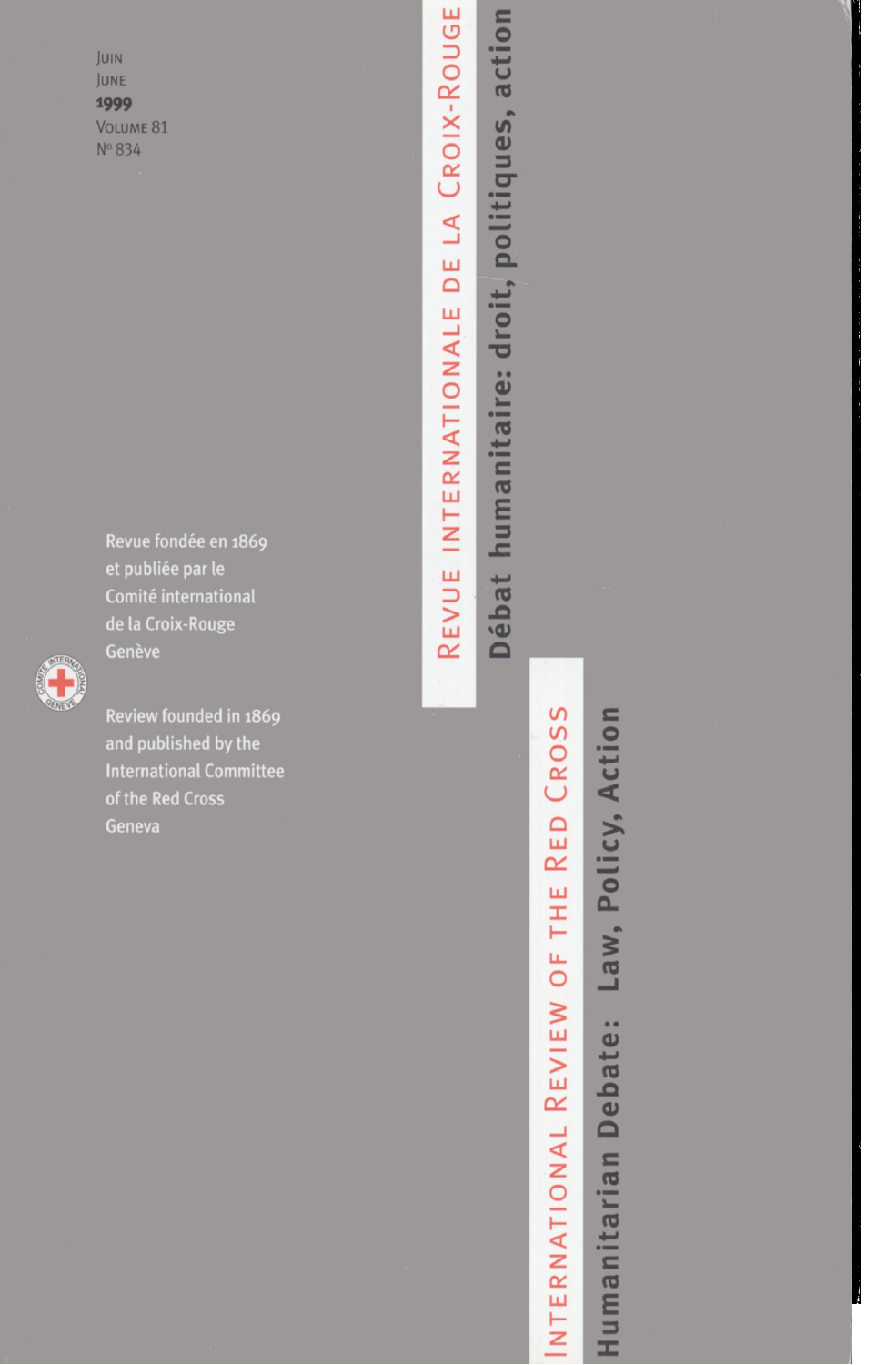## **Mission de la Revue internationale de la Croix-Rouge**

**La Revue internationale de la Croix-Rouge est un periodique publie par le Comite international de la Croix-Rouge (CICR) qui entend favoriser la reflexion sur la politique, I'action et le droit international humanitaires et, en meme temps, renforcer le dialogue entre le CICR et les autres institutions ou personnes interessees par I'humanitaire.**

• La Revue est au service de I'analyse, de la réflexion et du dialogue sur l'humanitaire en temps de conflit arme et d'autres situations de violence collective. Elle porte une attention particuliere a I'action humanitaire elle-meme, mais elle entend également contribuer à la connaissance de son histoire, à l'analyse des causes et des caractéristiques des conflits - pour mieux saisir les problemes humanitaires qui en découlent - et à la prévention de violations du droit international humanitaire. La Revue entend stimuler un debat d'idees.

• La Revue sert de publication spécialisée sur le droit international humanitaire, rédigée à la fois pour un public académique et pour un public général. Elle cherche à promouvoir la connaissance, I'examen critique et le developpement de ce droit. Elle stimule le debat entre, notamment, le droit international humanitaire, le droit des droits de l'homme et le droit des réfugiés.

• La Revue est un vecteur de I'information, de la reflexion et du dialogue relatifs auxquestions intéressant le Mouvement international de la Croix-Rouge et du Croissant-Rouge et, en particulier, a la doctrine et aux activités du Comité international de la Croix-Rouge. Ainsi la Revue entend-elle contribuer à promouvoir la cohésion au sein du Mouvement.

**La Revue s'adresse a plusieurs publics a la fois, notamment aux gouvemements, aux organisations internationales gouvernementales et non gouvernementales, aux Societes nationales de la Croix-Rouge et du Croissant-Rouge, aux milieux academiques, aux medias et a toute personne specifiquement interessee par les questions humanitaires.**

### **Mission of the International Review of the Red Cross**

**The International Review of the Red Cross is a periodical published by the International Committee of the Red Cross (ICRC). Its aim is to promote reflection on humanitarian policy and action and on international humanitarian law, while at the same time strengthening the dialogue between the ICRC and other organizations and individuals concerned with humanitarian issues.**

 $\bullet$  The *Review* is a forum for thought, analysis and dialogue on humanitarian issues in armed conflict and other situations of collective violence. While focusing particular attention on humanitarian action per se, it also strives to spread knowledge of the history of such activity, to analyse the causes and characteristics of conflicts - so as to give a clearer insight into the humanitarian problems they generate - and to contribute to the prevention of violations of international humanitarian law. The Review wishes to encourage the exchange of ideas.

• The Review is a specialized journal on international humanitarian law, intended for both an academic and a more general readership. It endeavours to promote knowledge, critical analysis and development of the law. Its also fosters the debate on such matters as the relationship between international humanitarian law, human rights law and refugee law.

**•** The Review is a vector for information, reflection and dialogue on questions pertaining to the International Red Cross and Red Crescent Movement and, in particular, on the policy and activities of the International Committee of the Red Cross. The Review thus seeks to promote cohesion within the Movement.

**The Review is intended for a wide readership, including governments, international governmental and non-governmental organizations, National Red Cross and Red Crescent Societies, academics, the media and all those interested by humanitarian issues.**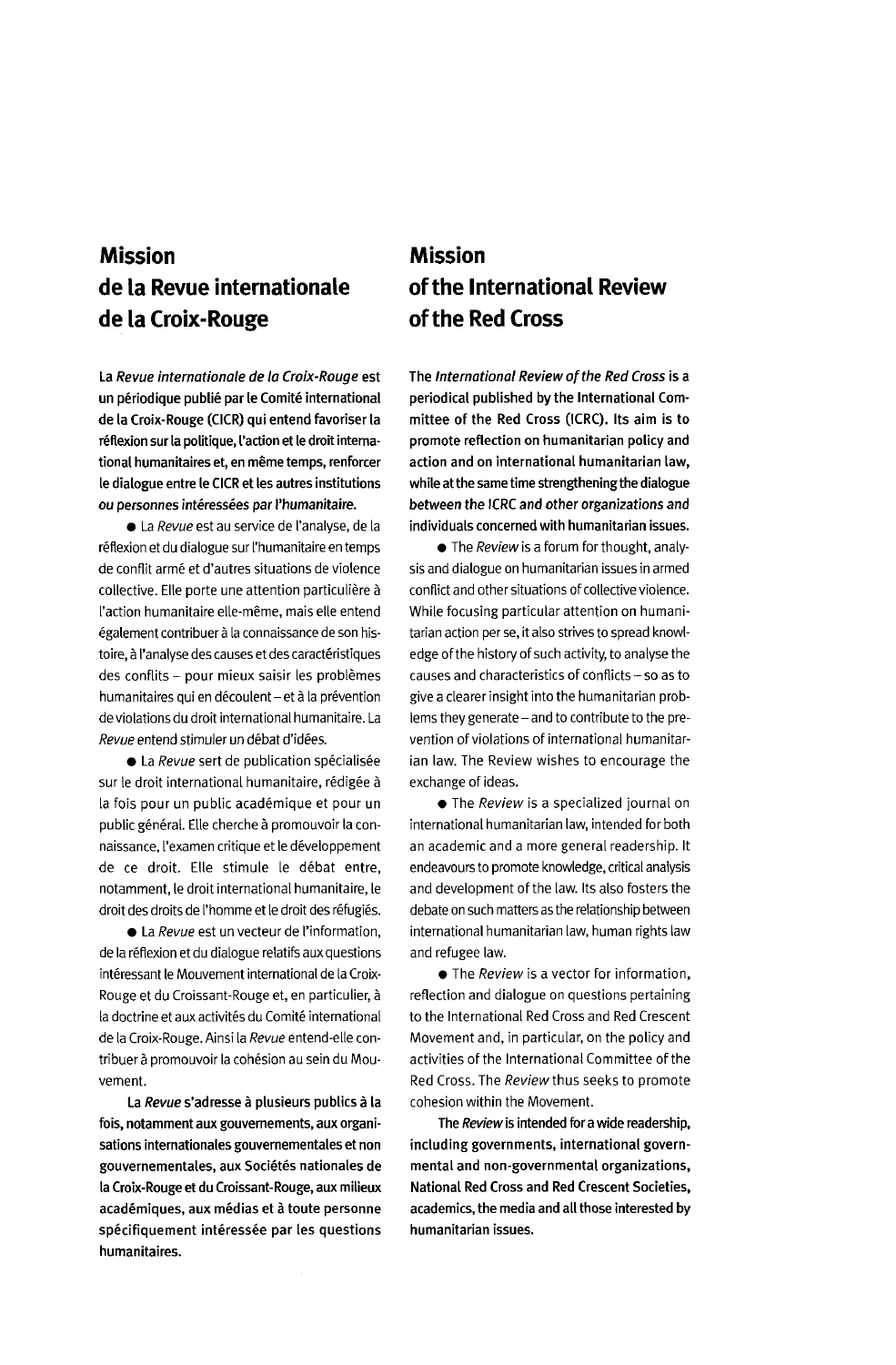JUIN JUNE 1999 VOLUME 81 Nº 834

Revue fondée en 1869 et publiée par le Comité international de la Croix-Rouge Genève

Review founded in 1869 and published by the **International Committee** of the Red Cross Geneva

REVUE INTERNATIONALE DE LA CROIX-ROUGE Débat humanitaire: droit, politiques, action

INTERNATIONAL REVIEW OF THE RED CROSS

Humanitarian Debate: Law, Policy, Action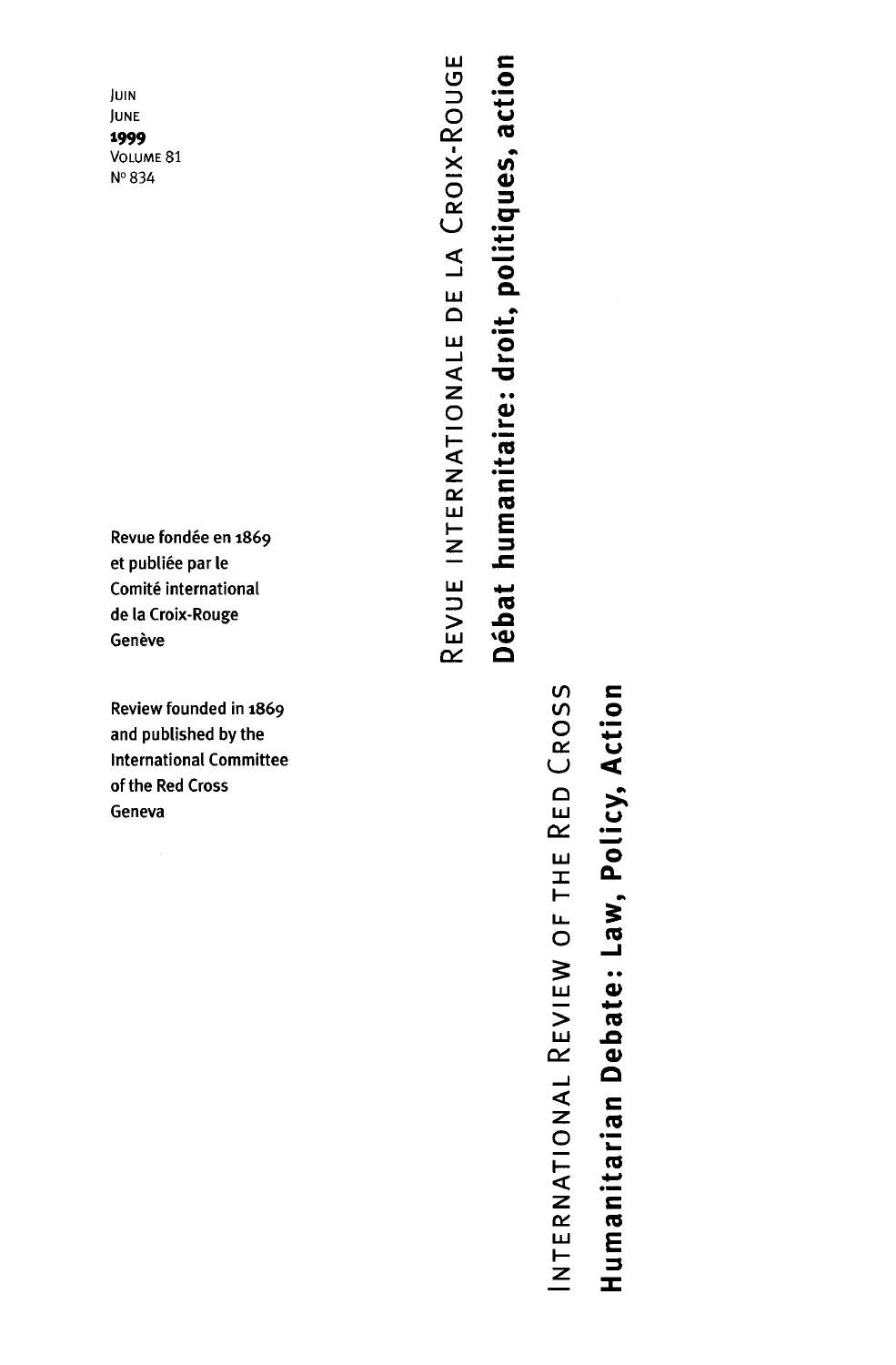# **ioo ans: Droit de La Haye (1899) 50 ans: Conventions de Geneve de 1949**

# **100 years: Law of The Hague (1899) 50 years: Geneva Conventions of 1949**

- **2 0 1** *Editorial*
- **2 0 3** *A note from the Editor*
- **205** De la Seconde Guerre mondiale à la Conférence diplomatique de 1949 JEAN PICTET

**209** Les Conventions de Genève de 1949 : une percée décisive premiere partie CATHERINE REY-SCHYRR

- 241 Le demi-siècle des Conventions de Genève YVES SANDOZ
- 265 1949 and 1999: Making the Geneva Conventions relevan after the Cold War

DAVID FORSYTHE

277 Cent ans après La Haye, cinquante ans après Genève : le droit international humanitaire au temps de la guerre civile MARIE-JOSE DOMESTICI-MET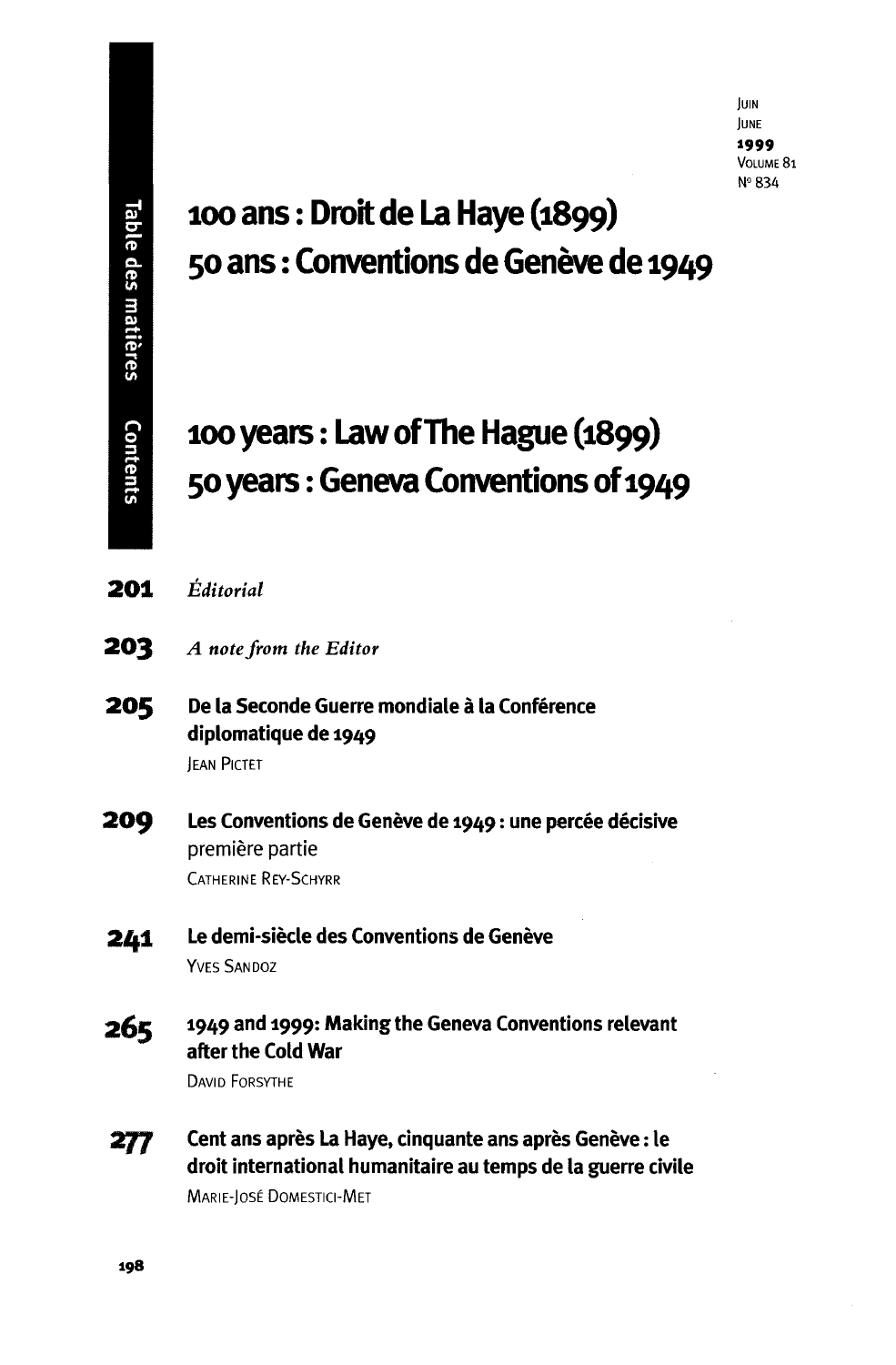| 303 | Steps taken to ensure implementation of international |
|-----|-------------------------------------------------------|
|     | humanitarian law in the Philippines                   |

ALBERTO T. MUYOT AND VINCENT PEPITO F. YAMBAO

- **3 1 7 Tn<sup>e</sup> application of the Geneva Conventions by the International Criminal Tribunal for the former Yugoslavia** WILLIAM I. FENRICK
- 331 **The influence of humanitarian principles in the negotiation of arms control treaties**

ROBERT J. MATHEWS AND TIMOTHY L. H. MCCORMACK

- **353 Comite international de la Croix-Rouge a I'epoque de la premiere Conference de La Haye (1899)** ANDRE DURAND
- 365 **1-es projets genevois de revision de la Convention de Geneve du 22 aout 1864 (1868-1898)**

VERONIQUE HAROUEL

**Croix-Rouge Red Cross**

**et Croissant-Rouge and Red Crescent**

387

La recherche des Allemands prisonniers ou portés disparus au cours de la Seconde Guerre mondiale - Une page de l'histoire du Service de recherches de la Croix-Rouge allemande MONIKA AMPFERL

- 403 Le conflit dans les Balkans et le The Balkan conflict and respect respect du droit international for international humanitarian humanitaire law
- 412 Le Comité international de la Croix- The International Committee Rouge réaffirme sa politique de of the Red Cross reaffirms « porte ouverte » sur son rôle "open door" policy on its role pendant et après la Seconde during and after World War II Guerre mondiale

#### **Faits et documents Reports and documents**